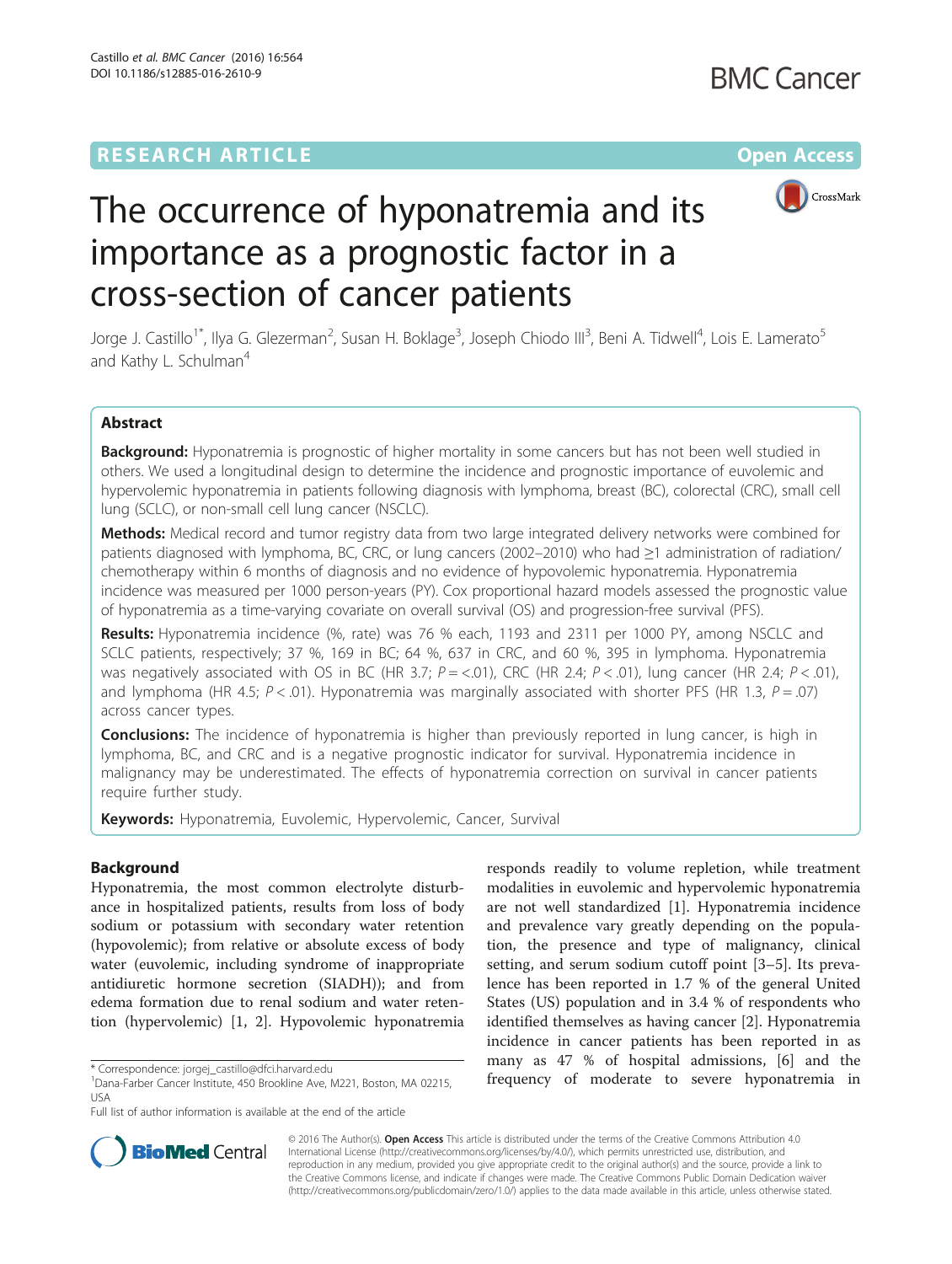hospitalized patients can range from 24 to 50 %, depending on malignancy type [\[7](#page-7-0)].

To date, most studies of hyponatremia in cancer have been performed primarily in hospitalized patients or in patients after the occurrence of another clinical event, eg, surgical resection, chemotherapy initiation [\[6](#page-7-0)–[9](#page-7-0)]. These studies have largely been conducted in patients with lung or hematologic cancers or as an analysis of multiple cancer types in studies assessing the prognostic effects of hyponatremia. However, little research has been conducted in other highly prevalent cancers, such as breast or colorectal cancer. Moreover, to our knowledge, no study has examined the frequency and prognostic impact of hyponatremia longitudinally, beginning with the date of cancer diagnosis. The current study assessed the incidence and prognostic importance of euvolemic and hypervolemic hyponatremia on or after diagnosis with breast cancer (BC), colorectal cancer (CRC), small cell lung cancer (SCLC), non-SCLC (NSCLC), and lymphoma (Hodgkins, non-Hodgkins).

#### Methods

#### Study design

This retrospective cohort analysis combined medical record and tumor registry data from two large, integrated delivery networks (IDN) serving patients in the Midwest (IDN 1) and MidAtlantic (IDN 2) regions of the US. Both are not-for-profit, physician-led IDNs, which together contain data for more than 7 million patients. Patient anonymity and confidentiality were preserved by de-identification of the database in compliance with the Health Insurance Portability and Accountability Act of 1996. For IDN 1, the protocol was approved by an institutional review board (IRB) and for IDN 2, the production and delivery of de-identified data was deemed exempt from IRB review.

#### Patients

Patients selected into the study were adults with BC, CRC, SCLC, NSCLC, or lymphoma documented in their respective cancer registry between December 1, 2002 and November 30, 2010 (IDN 1) or January 1, 2005 and December 31, 2009 (IDN 2), provided that the cancer stage was known, the patient met analytic case requirements, and had ≥1 administration of radiation or chemotherapy ≤6 months of diagnosis. In addition, patients were required to meet continuous enrollment thresholds in IDN1 (12 months prior to and  $\geq 1$  month post cancer diagnosis) or continuous clinical activity thresholds in IDN 2 ( $\geq$ 1 in-system contacts in the 12 months prior to and ≥3 in the 6 months post cancer diagnosis). Patients who had insufficient or conflicting documentation in their medical records, had registration of a non-invasive tumor, received cancer-related therapy outside of the IDN, or had hypovolemic hyponatremia were excluded. Patients were followed until study end, death, clinical trial entry, new primary cancer onset, disenrollment (IDN 1), or end of continuous clinical activity (IDN 2).

#### Analysis

The cohort was divided into patients who developed one or more episodes of hyponatremia at any time during follow-up and those who never developed hyponatremia during follow-up. Hyponatremia, defined as a serum sodium laboratory result ≤135 mEq/L, was captured as a time-varying covariate since it could resolve and then reoccur. A hyponatremia episode began on the first abnormal test result date and was considered resolved on the first of 2 subsequent normal results. Hyponatremia incidence was measured per 1000 person years (PY) of observation and reported with 95 % confidence intervals (CIs).

Hyponatremia was classified as mild (131–135 mEq/L), moderate (125–130 mEq/L), or severe (<125 mEq/L) based on the lowest observed serum sodium value during the episode and was then further classified as euvolemic, hypervolemic, or hypovolemic based on a multi-stage algorithm using existing electronic laboratory data, medication orders, and ICD-9-CM diagnosis files. The first stage of the algorithm, which has not yet been validated, identified cases of true hyponatremia based on serum osmolality test results of <275 mOsm/kg ≤48 h of the serum sodium result with no evidence of hyperglycemia. The algorithm then divided patients into hypovolemic, hypervolemic or euvolemic hyponatremia decision trees based on ICD 9 CM diagnosis codes, disease history, and urine osmolality values. The algorithm further segmented euvolemia into "SIADH," largely determined by laboratory values, and "other euvolemic hyponatremia," assigned to patients that did not meet the criteria for hypervolemic but had a history of hypothyroidism, adrenal insufficiencies, psychogenic polydipsia, or diuretic use.

Patient demographics were captured as of the date of cancer diagnosis. Baseline clinical characteristics were captured during the 12 months prior to cancer diagnosis. A 3-point universal performance status score (PS) combined Eastern Cooperative Oncology Group (ECOG) and Karnofsky Performance Status (KPS) scores [[10](#page-7-0)]. Grade 1 PS (good) was comprised of ECOG PS 0–1 and KPS 80– 100; Grade 2 PS (fair) of ECOG PS 2 and KPS 60–70; and Grade 3 PS (poor) of ECOG PS 3–4 and KPS 10–60. The statistical significance of between-cohort differences in categorical variables was evaluated using the chi-square test. Continuous data were compared using the *t*-test. All tests were two-tailed, with a significance level of  $p < 0.05$ .

The primary study outcome was overall survival (OS). Mortality was ascertained from registry records and state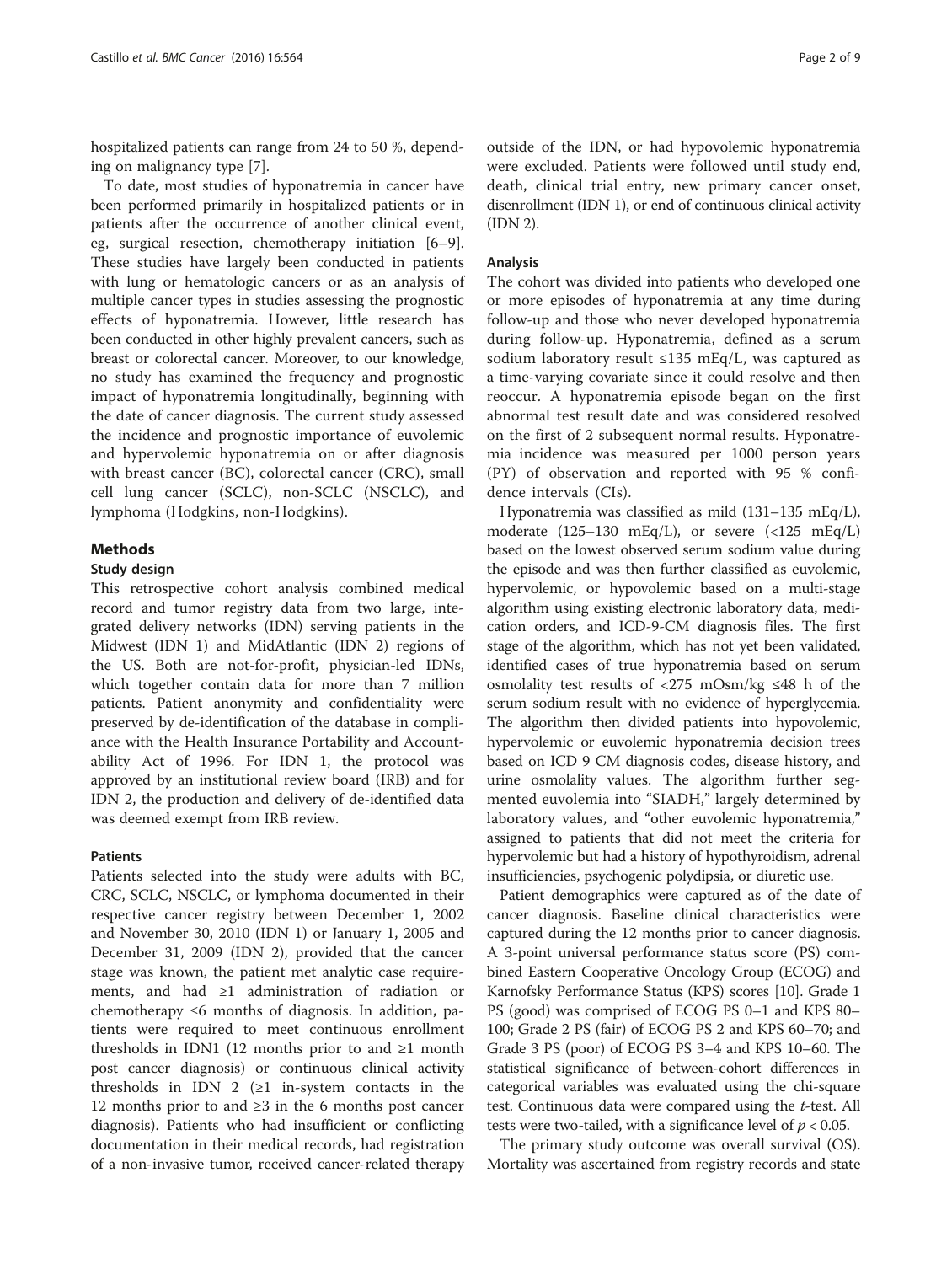death records. The secondary study outcome, progression free survival (PFS), was recorded and reported for IDN1 only due to resource constraints. The definition for solid tumor progression, modified from RECIST v1.1., [[11](#page-7-0)] included: recurrence in a disease-free person, stage progression in a patient with active disease, increase in existing lesion size, occurrence of a new lesion, and "other." Disease progression in lymphoma, using Cheson criteria, [[12](#page-7-0)] included: occurrence of a new lesion, increase in positron emission tomography uptake, increase in lymph node or lesion size, recurrence in a disease free person, and "other."

Survival in days was calculated separately for OS and PFS, from the date of cancer diagnosis to the date of all cause death (OS) or progression (PFS) in patients with the event and until the first evidence of censoring or study end for patients who were not known to have died or to have experienced progression by the end of the study. Kaplan-Meier life tables were used to estimate survival at 1, 3, and 5 years. A Cox Proportional Hazard model with hyponatremia as a time-varying covariate was employed to identify the independent prognostic factors associated with an increased risk of death across all cancer types and among patients in each individual cancer type.

#### Results

#### Patients

During accrual of the study sample (detailed in Fig. 1), 1758 patients met all study requirements from a pool of 15,564 patients in both IDNs. It should be noted that 456 patients with hypovolemic hyponatremia (3 %) were excluded from the study because this type of hyponatremia generally responds to treatment with intravenous fluids, while hypervolemic and euvolemic hyponatremia tend to be more difficult to diagnose and treat [[1, 4](#page-7-0), [13](#page-7-0)]. Additionally, intravenous hydration is often required for many cancer therapies and its use may complicate analysis in patients with hypovolemic hyponatremia [[4\]](#page-7-0). Among study-eligible patients, 71 % were female, with a mean (SD) age of 60 (13.0) years and a mean (SD) follow-up duration of 3.1 (2.7) years. Selected characteristics of the study population are shown in Table [1](#page-3-0). Patients who developed hyponatremia on or after cancer diagnosis were more likely to be male, white, and have a shorter followup time (Table [1](#page-3-0)). They were also significantly more likely to have lung cancer or CRC and less likely to have BC. Across tumor types, the hyponatremic cohort was more likely to have metastatic disease and a worse performance status after cancer diagnosis.

#### Hyponatremia incidence

Across cancer types, 54 % had ≥1 episode of euvolemic or hypervolemic hyponatremia episode (Fig. [2\)](#page-4-0). The frequency of hyponatremia was highest among patients with NSCLC and SCLC (76 % each), and lowest among



patients with BC (37 %). The majority (84 %) of all hyponatremia episodes were mild. The incidence rate (IR) of hyponatremia per 1000 PY was 385.5 (95 % CI, 369.2– 402.2), with individual rates of 169 (BC), 395 (lymphoma), 637 (CRC), 1193 (NSCLC), and 2311 (SCLC). The mean (SD) number of hyponatremia episodes per patient was 2.2 (1.9), ranging from a low of 1.9 in BC to a high of 2.7 in CRC. Median time to first hyponatremia episode was 59 days, ranging from a low of 10 days in SCLC to a high of 194 days in BC. Median duration of each hyponatremia episode was 16 days.

Across all cancer types, 284 patients (16 %) had  $\geq$ 1 moderate or severe episode of hyponatremia. Moderate or severe episodes occurred in 6 % of BC patients, 19 % of both CRC and lymphoma patients, 27 % of NSCLC patients, and 46 % of SCLC patients. Among patients with ≥1 moderate or severe hyponatremia episode, 58 % of hyponatremia episodes were mild, 37 % were moderate, and 6 % were severe. The mean (SD) number of hyponatremia episodes per patient was 2.9 (2.4), ranging from 2.4 for both BC and NSCLC to 3.9 for CRC. Median time to first hyponatremia episode was 19 days, ranging from 4 days for SCLC to 105 days for BC. Mean duration of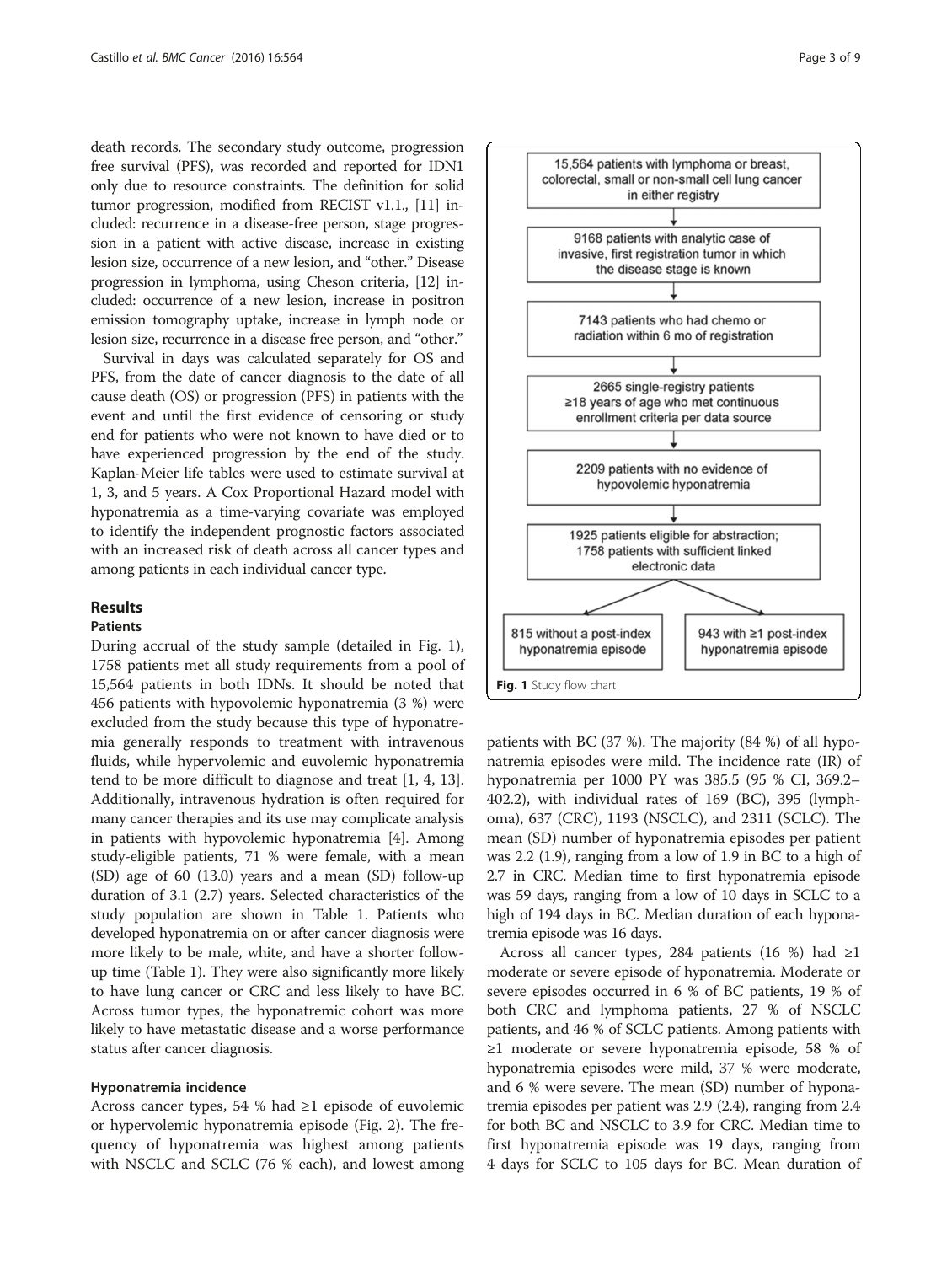| Number of<br>patients                          | Total      | No<br>hyponatremia<br>episode | $\geq$ 1<br>hyponatremia<br>episode | $P$ value |
|------------------------------------------------|------------|-------------------------------|-------------------------------------|-----------|
|                                                | $N = 1758$ | $n = 815$                     | $n = 943$                           |           |
| Demographic characteristics                    |            |                               |                                     |           |
| Sex, n (%)                                     |            |                               |                                     | <0.01     |
| Male                                           | 503 (29)   | 145 (18)                      | 358 (38)                            |           |
| Female                                         | 1255 (71)  | 670 (82)                      | 585 (62)                            |           |
| Age group collapsed, n (%)                     |            |                               |                                     | 0.06      |
| $18 - 64$                                      | 1108 (63)  | 533 (65)                      | 575 (61)                            |           |
| $\geq 65$                                      | 650 (37)   | 282 (35)                      | 368 (39)                            |           |
| Mean age (SD)                                  | 60.2 (13)  | 59.6 (13)                     | 60.6 (13)                           | 0.11      |
| Race, n (%)                                    |            |                               |                                     | 0.09      |
| Asian                                          | 18(1)      | 8 (1)                         | 10(1)                               |           |
| Black                                          | 340 (19)   | 179 (22)                      | 161 (17)                            |           |
| White                                          | 1393 (79)  | 627 (77)                      | 766 (81)                            |           |
| Median household<br>income, n (%)              |            |                               |                                     | 0.16      |
| ≤\$49,999                                      | 1030 (59)  | 480 (59)                      | 550 (58)                            |           |
| \$50,000-\$69,999                              | 460 (26)   | 197 (24)                      | 263 (28)                            |           |
| ≥\$70,000                                      | 239 (14)   | 123 (15)                      | 116 (12)                            |           |
| Diagnosis year, n (%)                          |            |                               |                                     | 0.02      |
| 2002-2004                                      | 270 (15)   | 146 (18)                      | 124 (13)                            |           |
| 2005-2007                                      | 869 (49)   | 386 (47)                      | 483 (51)                            |           |
| 2008-2010                                      | 619 (35)   | 283 (35)                      | 336 (36)                            |           |
| Mean length of<br>follow-up, y (SD)            | 3.1(3)     | 3.3(3)                        | 3.0(3)                              | 0.03      |
| Clinical characteristics at baseline           |            |                               |                                     |           |
| Cancer type, n (%)                             |            |                               |                                     |           |
| Breast                                         | 839 (48)   | 533 (65)                      | 306 (32)                            | < 0.01    |
| Colorectal                                     | 233 (13)   | 84 (10)                       | 149 (16)                            | < 0.01    |
| Colon                                          | 146 (8)    | 50 (61)                       | 96 (10)                             | <0.01     |
| Rectal                                         | 87 (5)     | 34(4)                         | 53 (6)                              | 0.16      |
| Lung                                           | 485 (28)   | 117(14)                       | 368 (39)                            | < 0.01    |
| Small cell                                     | 80 (5)     | 19(2)                         | 61 (7)                              | < 0.01    |
| Non-small cell                                 | 405 (23)   | 98 (12)                       | 307 (33)                            | < 0.01    |
| Lymphoma                                       | 201 (11)   | 81 (10)                       | 120 (13)                            | 0.07      |
| Hodgkins                                       | 29(2)      | 12(2)                         | 17(2)                               | 0.59      |
| Non-Hodgkins                                   | 172 (10)   | 69 (9)                        | 103(11)                             | 0.08      |
| Distant metastasis, n (%)                      | 384 (22)   | 99 (12)                       | 285 (30)                            | < 0.01    |
| Any PS within 90 days<br>of diagnosis, n (%)   | 864 (49)   | 384 (47)                      | 480 (51)                            | 0.11      |
| Grade 1: ECOG 0, 1;<br>KPS 80-100 <sup>a</sup> | 747 (87)   | 350 (91)                      | 397 (83)                            | < 0.01    |
| Grade 2: ECOG 2;<br>KPS 60-70 <sup>a</sup>     | 78 (9)     | 26(7)                         | 52 (11)                             | 0.04      |
| Grade 3: ECOG 3, 4;<br>KPS 10-50 <sup>a</sup>  | 39 (5)     | 8 (2)                         | 31 (7)                              | <0.01     |

<span id="page-3-0"></span>

|  | Table 1 Demographic and clinical characteristics (Continued) |  |
|--|--------------------------------------------------------------|--|
|  |                                                              |  |

| Clinical characteristics during follow-up       |           |          |          |        |
|-------------------------------------------------|-----------|----------|----------|--------|
| Distant metastasis, n (%)                       | 513 (29)  | 120 (15) | 393 (42) | < 0.01 |
| PS, last observed<br>documentation, n (%)       | 1249 (71) | 553 (68) | 696 (74) | < 0.01 |
| Grade 1: ECOG 0, 1;<br>KPS 80-100 <sup>a</sup>  | 990 (79)  | 499 (90) | 491 (71) | < 0.01 |
| Grade 2: ECOG 2; KPS<br>$60 - 70$ <sup>a</sup>  | 141(11)   | 34(6)    | 107 (15) | < 0.01 |
| Grade 3: ECOG 3, 4;<br>KPS $10-50$ <sup>a</sup> | 118(9)    | 20(4)    | 98 (14)  | < 0.01 |
| Hospice services, n (%)                         | 129(7)    | 21(3)    | 108 (12) | < 0.01 |
| First course surgical<br>resection, n (%)       | 1029 (62) | 563 (72) | 466 (52) | < 0.01 |
| Any chemo and<br>hormonal therapies, n (%)      | 1410 (80) | 595 (73) | 815 (86) | < 0.01 |
| Alkylating agents <sup>b</sup>                  | 547 (39)  | 269 (45) | 278 (34) | < 0.01 |
| Antimetabolites <sup>b</sup>                    | 427 (30)  | 113 (19) | 314 (39) | < 0.01 |
| Antitumor<br>antibioticsb                       | 452 (32)  | 223 (38) | 229 (28) | < 0.01 |
| Hormone therapy <sup>b</sup>                    | 594 (42)  | 318 (53) | 276 (34) | < 0.01 |
| Mitotic inhibitors <sup>b</sup>                 | 761 (54)  | 260 (44) | 501 (62) | < 0.01 |
| Platinum agents <sup>b</sup>                    | 512 (36)  | 114 (19) | 398 (49) | < 0.01 |
| Targeted therapies <sup>b</sup>                 | 375 (27)  | 124 (21) | 251 (31) | < 0.01 |
| Other <sup>c</sup>                              | 175 (10)  | 48 (6)   | 127(13)  | < 0.01 |

Abbreviations: ECOG Eastern Cooperative Oncology Group, KPS Karnofsky PS, PS performance status, SD standard deviation, y year

<sup>a</sup>Percent of patients with any PS

bPercent of patients with any chemo or hormonal therapy

<sup>c</sup>Other treatments including immunotherapies and topoisomerases

each hyponatremia episode ranged from 41 days for patients with SCLC to 130 days for patients with BC.

#### Survival analysis

Across the studied cancer types, 27 % of patients died during follow-up. SCLC patients had the highest proportion of deaths at 86 % whereas BC patients had the lowest at 5 %. Life table data presented in Table [2](#page-4-0) characterizes OS, by cancer type, at 1, 3, and 5 years. The Kaplan-Meier overall survival curves, across all cancer types, are shown in Fig. [3.](#page-5-0) Cox model results are presented graphically in Fig. [4a](#page-5-0) and [4b.](#page-5-0) Experiencing one or more episodes of hyponatremia was associated with a significant increase in the likelihood of death (HR 2.7, 95 % CI, 2.2–3.4; P < 0.01), as was having stage 3 (HR 2.0, 95 % CI, 1.5–2.7;  $P < 0.01$ ) or stage 4 disease at diagnosis (HR 5.9, 95 % CI, 4.4-7.9; P < 0.01), having a fair/ poor PS score at diagnosis (HR 2.8, 95 % CI, 1.8–4.2;  $P < 0.01$ ), or having an unknown PS at the time of diagnosis (HR 1.5, 95 % CI, 1.2-1.8; *P* < 0.01). Developing hyponatremia was associated with significantly increased likelihood of death in each cancer specific model, except for SCLC: BC (HR 3.7, 95 % CI, 1.9–7.2; P < 0.01),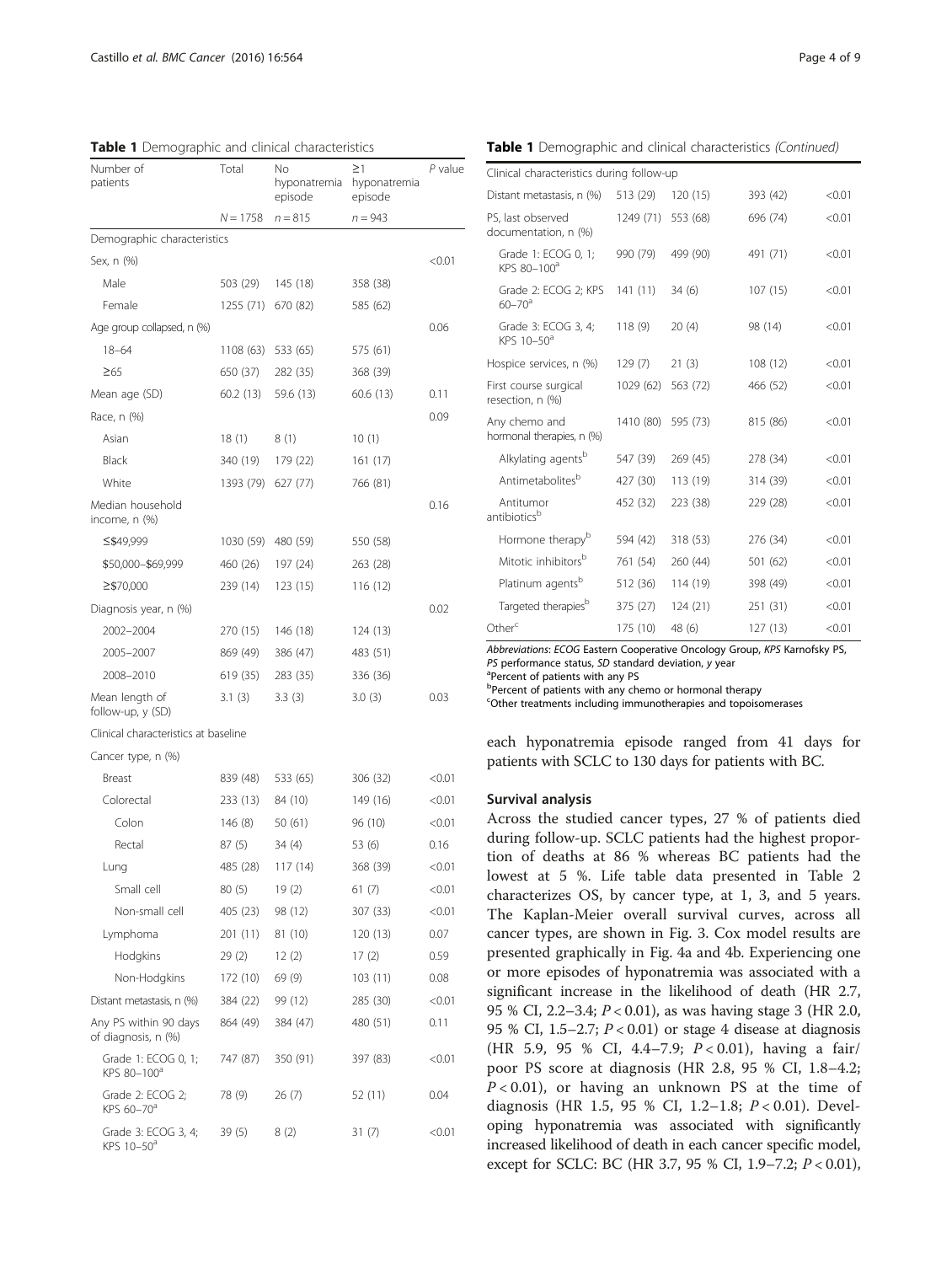<span id="page-4-0"></span>

CRC (HR 2.4, 95 % CI, 1.3–4.7; P < 0.01), lung cancer (HR 2.4, 95 % CI, 1.8–3.2; P < 0.01), SCLC (HR 1.5, 95 % CI 0.82–2.8;  $P = 0.19$ ), NSCLC (HR 2.8, 95 % CI 2.0–3.9;  $P <$ 0.01) and lymphoma (HR 4.5, 95 % CI, 1.8–11.5; P < 0.01) (Fig. [4](#page-5-0)).

Twenty-five percent ( $n = 228$ ) of patients in IDN 1 experienced disease progression during follow-up, ranging from a low of 10 % in BC to a high of 65 % in SCLC. Mean (SD) time to progression was 395 (512) days, shortest in SCLC patients at 160 days and longest in patients with BC at 763 days. PFS at 1, 3, and 5 years was 87, 81, and 78 %, respectively. Cox model results are presented in Fig. [3.](#page-5-0) Experiencing one or more episodes of hyponatremia was not associated with a significant change in PFS (HR 1.3, 95 % CI, 0.98–1.7;  $P = 0.07$ ); however, patients with stage 3 (HR 1.8 95 % CI, 1.3-2.7;  $P <$ 0.01), or stage 4 cancer at diagnosis (HR 6.4 95 % CI, 4.3–9.4; P < 0.01) were at increased likelihood to experience disease progression.

#### **Discussion**

This study combined administrative and medical record data from two large healthcare delivery systems in the US to ascertain the incidence of hypervolemic or euvolemic

| Cancer type<br>OS, % | 1 year |                  |                 |                | 3 year          |                |                 | 5 year          |                  |  |
|----------------------|--------|------------------|-----------------|----------------|-----------------|----------------|-----------------|-----------------|------------------|--|
|                      | All    | HN               | No HN           | All            | <b>HN</b>       | No HN          | All             | <b>HN</b>       | No HN            |  |
| All cancer types     | 81     | 64               | 87              | 72             | 49              | 81             | 69              | 45              | 79               |  |
| Breast cancer        | 98     | 95               | 99              | 97             | 92              | 97             | 94              | 89              | 95               |  |
| Colorectal cancer    | 86     | 79               | 90              | 73             | 65              | 78             | 68              | 56              | 76               |  |
| Colon cancer         | 85     | 78               | 88              | 69             | 62              | 72             | 63              | 53 <sup>a</sup> | 72               |  |
| Rectal cancer        | 87     | 80               | 92              | 81             | 68              | 89             | 75              | 62 <sup>a</sup> | $85^{\circ}$     |  |
| Lung cancer          | 45     | 39               | 51              | 22             | 16              | 29             | 17              | 11 <sup>a</sup> | 24               |  |
| Non-small cell       | 49     | 39               | 56              | 26             | 18              | 32             | 19              | 12 <sup>a</sup> | 27               |  |
| Small cell           | 30     | 40               | 18 <sup>a</sup> | 6 <sup>a</sup> | 6 <sup>a</sup>  | 8 <sup>a</sup> | 6 <sup>a</sup>  | 6 <sup>a</sup>  | 8 <sup>a</sup>   |  |
| Lymphoma             | 87     | 79               | 92              | 84             | 71              | 91             | 82              | 67              | 91               |  |
| Hodgkins             | 100    | 100 <sup>a</sup> | 100             | 96             | 88 <sup>a</sup> | 100            | 96 <sup>a</sup> | 88 <sup>a</sup> | 100 <sup>a</sup> |  |
| Non-Hodgkins         | 85     | 76               | 91              | 82             | 68              | 89             | 80              | 64              | 89               |  |

Abbreviation: HN hyponatremia

<sup>a</sup> Effective sample size for the year in question is  $\leq$  10 patients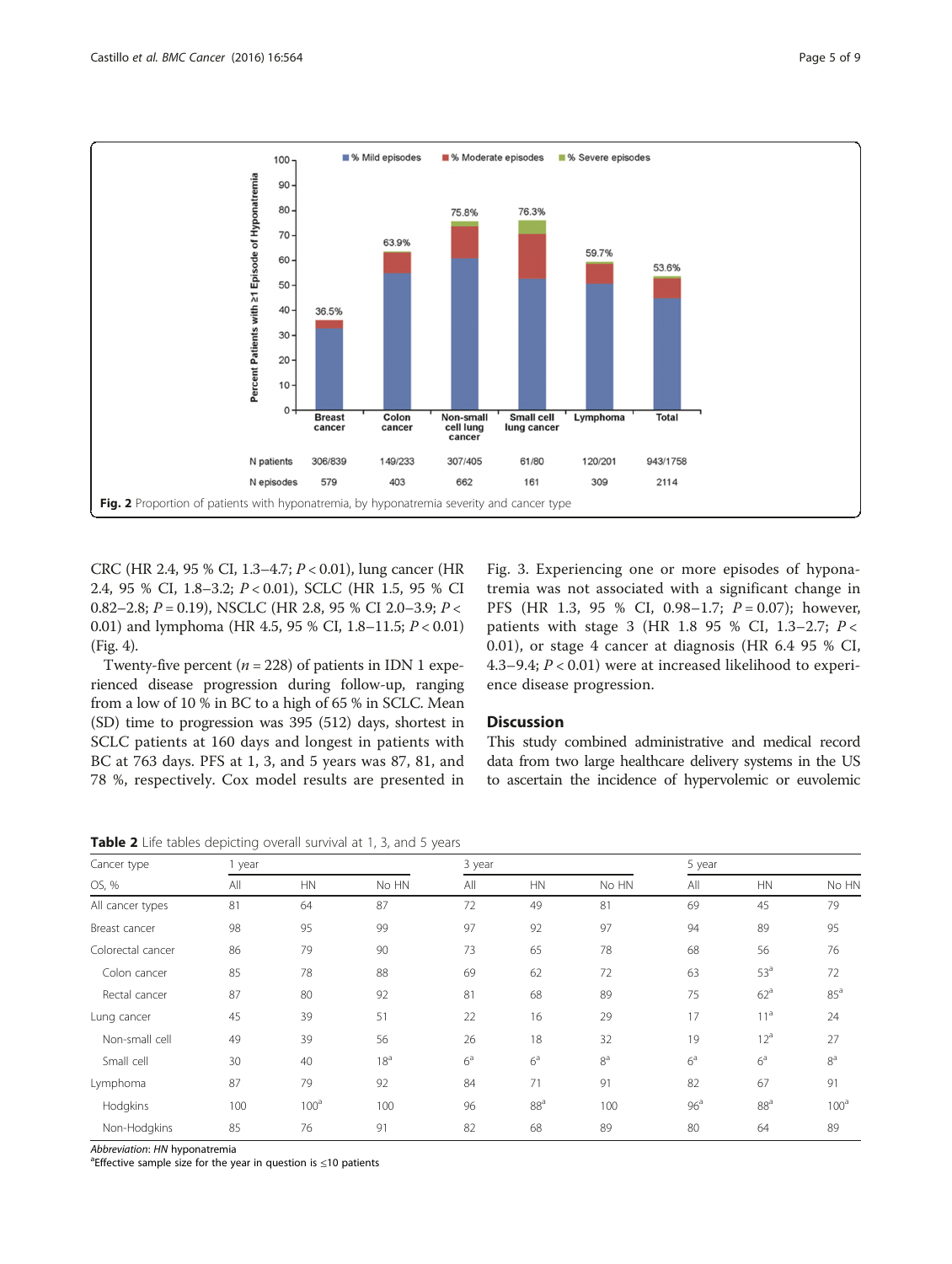<span id="page-5-0"></span>

hyponatremia after cancer diagnosis and to assess its prognostic importance on OS and PFS. Study findings suggest that the incidence of hyponatremia among patients with NSCLC and SCLC is higher than previously reported, that the incidence of hyponatremia in BC, CRC, and lymphoma is high, and that the occurrence of hyponatremia in all 4 types of cancer is a negative prognostic indicator.

The incidence of hyponatremia in cancer patients varies greatly depending on cancer type, clinical setting, and the serum sodium threshold employed [\[3](#page-7-0)–[5, 14](#page-7-0)]. Malignancyrelated SIADH due to ectopic secretion of arginine vasopressin manifesting as euvolemic hyponatremia is most commonly seen in patients with SCLC, but can also be associated with other malignancy types [\[3](#page-7-0)–[5\]](#page-7-0). In addition, antineoplastic and cancer therapy palliative drugs are also known to cause hyponatremia and many are directly associated with SIADH [[3](#page-7-0)–[5\]](#page-7-0). Other underlying conditions, such as pain and nausea, or routine hospital treatments may also cause hyponatremia, contributing to disease complexity.

Study findings suggest that the hyponatremia incidence among patients with lung cancer is higher than previous reported. Hyponatremia occurred in 76 % of lung cancer patients in the current study, considerably higher than 20–50 %, as previously reported [\[7](#page-7-0), [15](#page-7-0)–[18](#page-7-0)]. This difference in incidence may be greater than observed because the current study excluded patients with hypovolemic hyponatremia, while previously published studies did not. However, previous studies also characterized

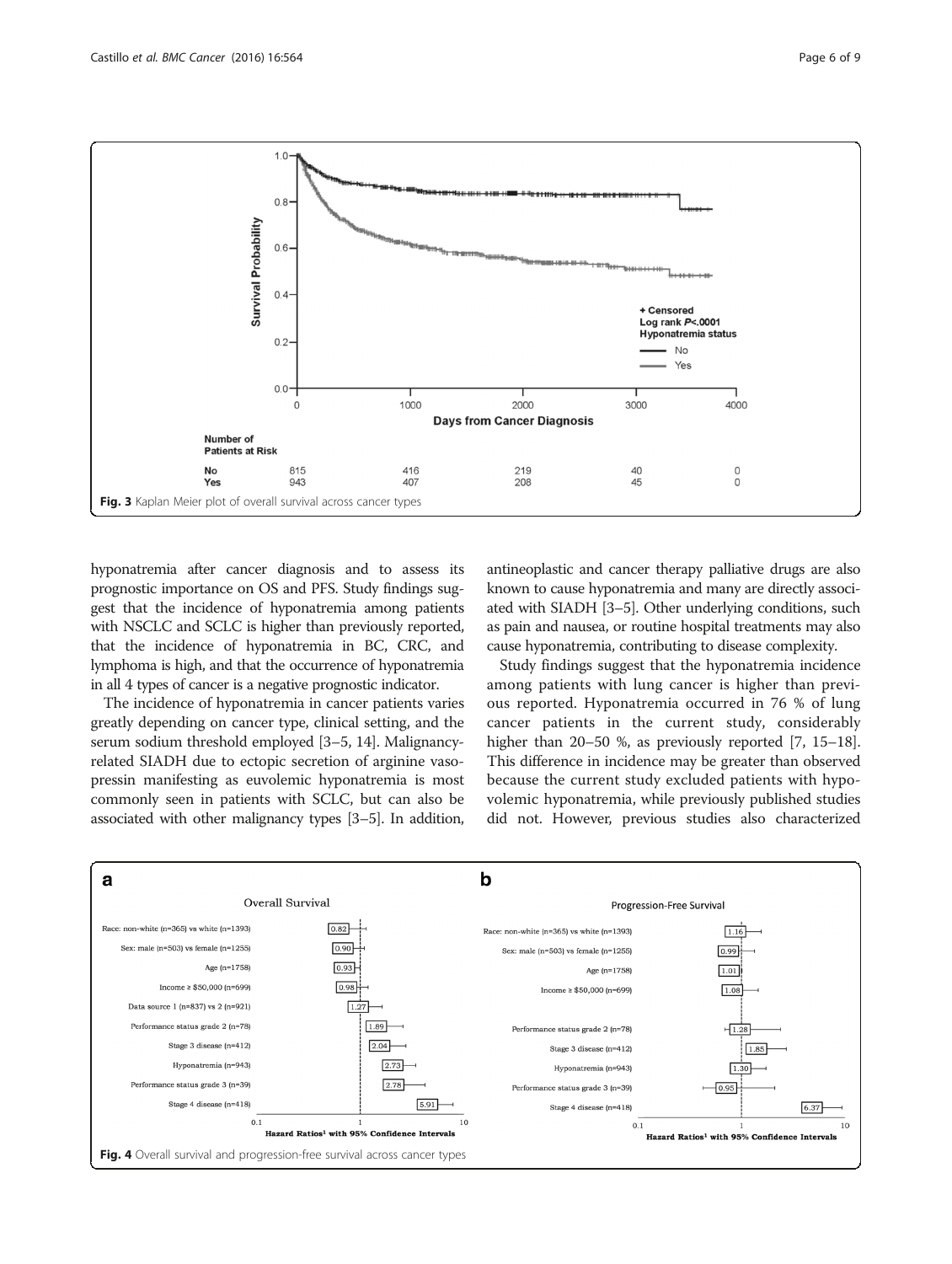hyponatremia incidence upon the occurrence of a specific clinical event such as hospitalization, surgical resection or chemotherapy. As such, the measurement of hyponatremia in these studies did not include hyponatremia in patients who did not experience the study-qualifying event (eg resection), or who experienced hyponatremia prior to the qualifying event. Differences in incidence between SCLC and NSCLC subgroups did exist in the current study. Forty-six percent of SCLC patients experienced an episode of moderate/severe hyponatremia (vs 27.4 % NSCLC) with the IR per thousand PY almost twice as high among SCLC patients (2311 vs 1193).

Results from the current study also suggest that hyponatremia incidence in patients with CRC, lymphoma, and BC is noteworthy, occurring in 64, 60, and 36 % of patients at an IR per 1000 PY of 637, 395, and 169, respectively. While most hyponatremia episodes in these patients were mild, moderate to severe hyponatremia occurred in 19 % of CRC and lymphoma patients and in 6 % of BC cases. As was observed in lung cancer, hyponatremia incidence is higher in this study than has been previously reported, ie, 24 % of BC, 27 % of lymphoma and 28 % of CRC patients [[7, 19\]](#page-7-0).

Hyponatremia has been correlated with shorter survival in a number of studies, although too few studies have been conducted in a given cancer type to support metaanalyses [[3](#page-7-0), [7, 17](#page-7-0)–[21](#page-7-0)]. The current study adds to the growing body of literature in lung cancer and lymphoma, and helps to establish preliminary results in CRC and BC. Current study findings confirm the prognostic importance of hyponatremia in lung cancer. The hazard ratio (95 % CI, P value) associated with hyponatremia in the OS lung cancer model was  $2.4$  (1.8–3.2,  $P < 0.01$ ). Findings in the SCLC specific model did not reach statistical significance, but these were constrained by sample size. Findings in the NSCLC-specific model were significant and are generally higher than those previously reported [\[3](#page-7-0), [21\]](#page-7-0). The current study is also one of the first to establish the prognostic importance of hyponatremia on OS in lymphoma, CRC, and BC. A recent CRC study concluded that patients with mild (HR 1.7), moderate (HR 2.2), and severe (HR 2.2) hyponatremia upon hospitalization had significantly shorter survival  $(P < 0.001)$  [[19](#page-7-0)]. These findings are also consistent with a recent meta-analysis which evaluated the prognostic importance of the correction of hyponatremia across a variety of clinical conditions, including all forms of malignancy [\[22\]](#page-7-0).

Study findings also suggest that hyponatremia may impact PFS. However, PFS was collected only at a single research site and model development, across cancer types, was constrained by sample size and number of events. However, our results are consistent with a study by Tiseo et al. of hyponatremia in SCLC, in which PFS in the univariate model did not meet significance, but

did show a trend of correlation between hyponatremia and PFS (HR = 1.23, 95 % CI 0.97–1.55;  $P = 0.085$ ) [\[21\]](#page-7-0).

Although hyponatremia is associated with a poorer prognosis in cancer patients, as in other diseases, there are still questions as to whether hyponatremia is a marker of disease severity, as evidenced in studies in palliativecare patients, [\[8](#page-7-0), [23](#page-8-0)] or if correction of hyponatremia can lead to overall patient benefits, including survival [\[24](#page-8-0)–[26](#page-8-0)]. A recent meta-analysis has suggested that correction of hyponatremia improves survival, particularly in patients who are corrected >130 mEq/L [\[22](#page-7-0)]. Additionally, findings from a subsequent study suggest that correction of sodium level in cancer patients with severe hyponatremia facilitates additional treatment, and results in significantly greater OS, although the authors note that a causal relationship could not be established [\[20\]](#page-7-0). Little is known about the actual mechanism by which hyponatremia influences a poorer prognosis. Underlying renal and/or endocrine dysfunction, more aggressive biological behavior of cancer cells that produce antidiuretic hormone (ADH), and the effects of higher than normal levels of ADH overall are all plausible potential explanations. Although our study suggests that hyponatremia is an adverse prognostic factor in a multivariate statistical analysis, it is unclear if hyponatremia is the result of multiple pathophysiological effects, or an independent biological factor. Additional research is needed to further elucidate these theories.

While the study sample was comparatively large, it was not a random sample and the sources of the data are worth reviewing. Although IDN1 and IDN2 each represent geographically constrained areas, they represent care delivered by some of the largest and best delivery networks within the US. Results, as such, may not generalize to care provided in other areas of the US, from smaller delivery networks or those not associated with academic medical centers. The IDN1 sample only included members of their wholly owned insurance plan and excluded Medicaid patients and the uninsured. While IDN2 patients were not restricted based on payer, it is possible that data capture may have been incomplete if out of network care was not documented. In addition, the classification of hyponatremia type was assigned using a multi-stage algorithm, which has not yet been validated. Accordingly, it is possible that patients excluded from the analysis due to hypovolemic hyponatremia may have been erroneously excluded. It should be further noted that assignment of disease progression was based on modified RECIST 1.1 and Cheson criteria and study results may vary from clinical – trial-based protocols.

#### Conclusion

It has been shown that the incidence of hyponatremia is high, not only in lung cancer, but also in patients with lymphoma, BC, and CRC. Additionally, the occurrence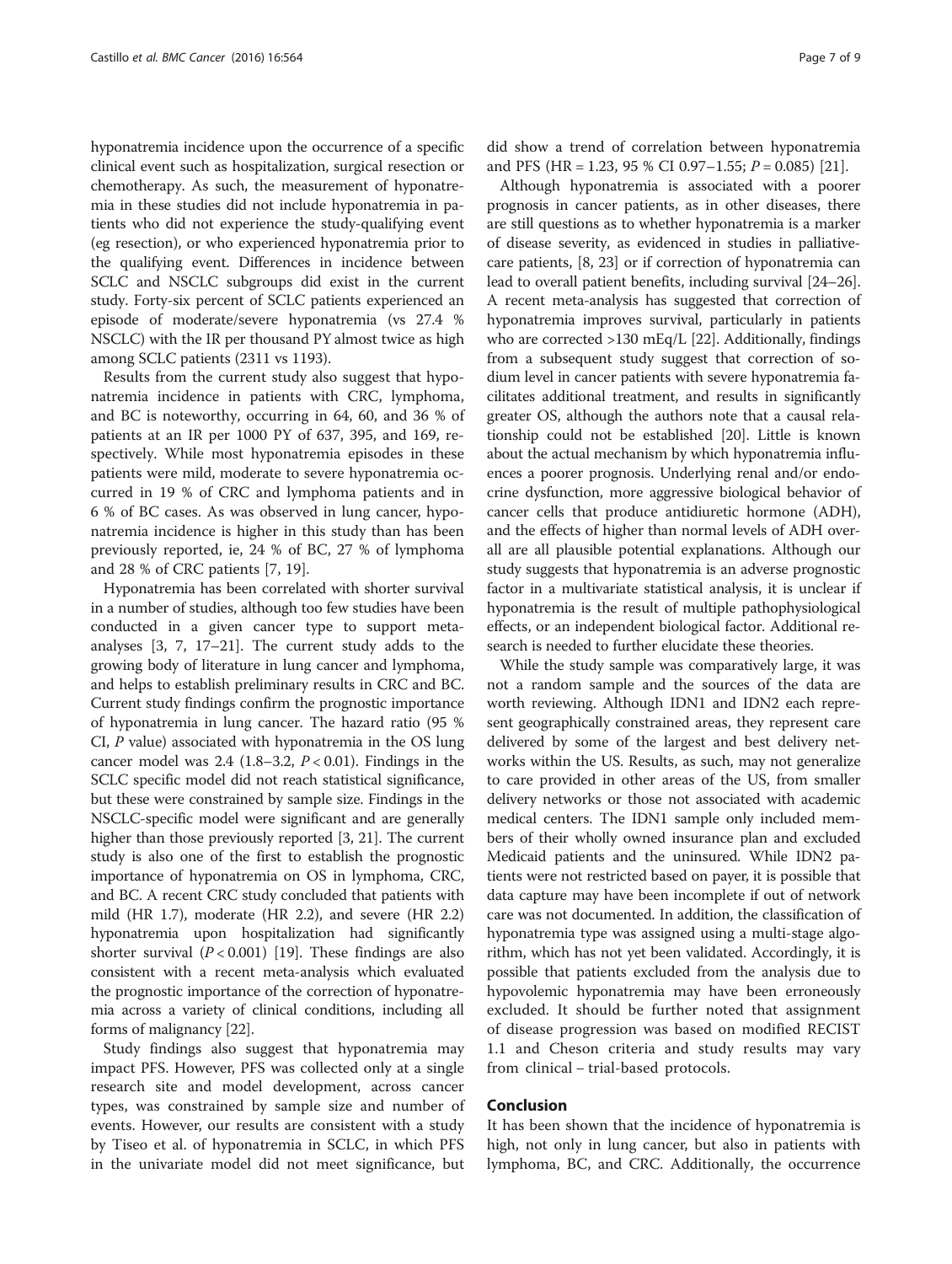<span id="page-7-0"></span>of hyponatremia in all four types of cancer is associated with poorer OS. An awareness of hyponatremia in cancer is important as it is commonly underestimated by oncologists due to the difficulty of its interpretation [4]. Further studies are warranted to explore the effects of correction of hyponatremia on survival in cancer patients.

#### Abbreviations

BC, breast cancer; CRC, colorectal cancer; ECOG, Eastern Cooperative Oncology Group; HR, hazard ratio; IDN, integrated delivery network; IR, incidence rate; IRB, institutional review board; KPS, Karnofsky Performance Status; NSCLC, non-small cell lung cancer; OS, overall survival; PFS, progression-free survival; PS, performance status; SCLC, small cell lung cancer; SD, standard deviation; SIADH, syndrome of inappropriate antidiuretic hormone secretion

#### Acknowledgements

Medical writing and editorial support for the preparation of this manuscript were provided by Scientific Connexions, Inc., Lyndhurst, NJ, USA, an Ashfield Company, part of UDG Healthcare plc, funded by Otsuka America Pharmaceutical, Inc.

#### Funding

This study was sponsored by Otsuka America Pharmaceutical, Inc., Princeton, NJ, USA.

#### Availability of data and materials

The data for this report cannot be shared publically due to the integrated delivery network confidentiality rules as mandated by Health Insurance Portability and Accountability Act and Health Information Technology for Economic and clinical Health regulations.

#### Authors' contributions

JJC, IG, SB, JC, BT, LL, and KS were involved in the conception and design of the study. JJC, BT, LL, and KS collected and assembled study data and BT and LL provisioned study materials and patients. JJC, IG, SB, JC, BT, LL and KS provided data analysis and interpretation. BT, LL, and KS provisioned study materials and patients. JJC, SB, JC, BT, and KS contributed to manuscript writing. All authors read and approved the final manuscript.

#### Competing interests

Jorge Castillo is a consultant to Otsuka America Pharmaceutical, Inc, and has received grants from Millennium Pharmaceuticals, Pharmacyclics, Inc. and Gilead Sciences. Ilya Glezerman is a consultant to Otsuka and Amgen, Inc.; his spouse is an employee of and owns stock in Pfizer. Joseph Chiodo is an employee of Otsuka and Susan Boklage was an employee at the time of the study. Beni Tidwell and Kathy Schulman are employees of Outcomes Research Solutions, Inc, which received funds from Otsuka to conduct this study. Lois Lamerato is an employee of Henry Ford who received funds from Outcomes Research Solutions to conduct this study.

#### Consent for publication

Not applicable.

#### Ethics approval and consent to participate

Medical record and tumor registry data from two large, integrated delivery networks (IDN) were used for this study. Patient anonymity and confidentiality were preserved by de-identification of the database in compliance with the Health Insurance Portability and Accountability Act (HIPAA) of 1996. For IDN 1, the protocol was approved by an institutional review board (IRB) from the Henry Ford Health System and for IDN 2, the production and delivery of de-identified data was deemed exempt from IRB review because access to the data was through a previously prepared commercial dataset. Patient consent was deemed unnecessary because the dataset was sold by a subsidiary of the IDN and as such, has already met HIPAA/Health Information Technology for Economic and clinical Health regulations.

#### Author details

<sup>1</sup>Dana-Farber Cancer Institute, 450 Brookline Ave, M221, Boston, MA 02215 USA. <sup>2</sup>Memorial Sloan-Kettering Cancer Center, New York, NY, USA. <sup>3</sup>Otsuka America Pharmaceutical, Inc, Princeton, NJ, USA. <sup>4</sup>Outcomes Research Solutions, Inc, Waltham, MA, USA. <sup>5</sup> Henry Ford Health System, Detroit, USA.

#### Received: 12 April 2016 Accepted: 25 July 2016 Published online: 29 July 2016

#### References

- Verbalis JG, Goldsmith SR, Greenburg A, et al. Diagnosis, evaluation, and treatment of hyponatremia: expert panel recommendations. Am J Med. 2013;126:S1–42.
- 2. Mohan S, Gu S, Parikh A, Radhakrishnan J. Prevalence of hyponatremia and association with mortality: results from NHANES. Am J Med. 2013;126(12):1127–37.
- 3. Castillo JJ, Vincent M, Justice E. Diagnosis and management of hyponatremia in cancer patients. Oncologist. 2012;17:756–65.
- 4. Platania M, Verzoni E, Vitali M. Hyponatremia in cancer patients. Tumori. 2015;101(2):246–8.
- 5. Rosner MH, Dalkin AC. Electrolyte disorders associated with cancer. Adv Chronic Kidney Dis. 2014;21:7–17.
- 6. Doshi SM, Shah P, Lei X, et al. Hyponatremia in hospitalized cancer patients and its impact on clinical outcomes. Am J Kidney Dis. 2012;59:222–8.
- 7. Abu Zeinah GF, Al-Kindi SG, Hassan AA, Allam A. Hyponatraemia in cancer: association with type of cancer and mortality. Eur J Cancer Care. 2014;24(2):224–31.
- 8. Matsunuma R, Tanbo Y, Asai N, et al. Prognostic factors in patients with terminal stage lung cancer. J Palliat Med. 2014;17:189–94.
- 9. Hampshire PA, Welch CA, McCrossan LA, et al. Admission factors associated with hospital mortality in patients with haematological malignancy admitted to UK adult, general critical care units: a secondary analysis of the ICNARC Case Mix Programme Database. Crit Care. 2009;13:R137.
- 10. Buccheri G, Ferrigno D, Tamburini M. Karnofsky and ECOG performance status scoring in lung cancer: a prospective, longitudinal study of 536 patients from a single institution. Eur J Cancer. 1996;32A(7):1135–41.
- 11. Eisenhauer EA, Therasse P, Bogaerts J, et al. New response evaluation criteria in solid tumours: revised RECIST guideline (version 1.1). Eur J Cancer. 2009;45:228–47.
- 12. Cheson BD, Fisher RI, Barrington SF, et al. Recommendations for initial evaluation, staging, and response assessment of Hodgkin and non-Hodgkin lymphoma: The Lugano classification. J Clin Oncol. 2014;32(27):3059–67.
- 13. De las Penas R, Escobar Y, Henao F, et al. SEOM guidelines on hydroelectric disorders. Clin Transl Oncol. 2014;16:1051–9.
- 14. Lewis MA, Hendrickson AW, Moynihan TJ. Oncologic emergencies: pathophysiology, presentation, diagnosis, and treatment. CA Cancer J Clin. 2011;61:287–314.
- 15. Hermes A, Waschki B, Reck M. Hyponatremia as a prognostic factor in small cell lung cancer–a retrospective single institution analysis. Respir Med. 2012;106:900–4.
- 16. Sengupta A, Banerjee SN, Biswas NM, et al. The incidence of hyponatremia and its effect on the ECOG performance status among lung cancer patients. J Clin Diagn Res. 2013;7(8):1678–82.
- 17. Zarzecka M, Kubicki P, Kozielski J. Hyponatremia- evaluation of prevalence in patients hospitalized in the pulmonary department and prognostic significance in lung cancer patients. Pneumonol Alergol Pol. 2014;81:18–24.
- 18. Berardi R, Caramanti M, Castagnani M, et al. Hyponatremia is a predictor of hospital length and cost of stay and outcome in cancer patients. Support Care Cancer. 2015;23(10):3095–101.
- 19. Choi JS, Bae EH, Ma SK, et al. Prognostic impact of hyponatremia in patients with colorectal cancer. Colorectal Dis. 2015;17:409–16.
- 20. Balachandran K, Okines A, Gunapala R, et al. Resolution of severe hyponatremia is associated with improved survival in patients with cancer. BMC Cancer. 2015;15:163.
- 21. Tiseo M, Buti S, Boni L, et al. Prognostic role of hyponatremia in 564 small cell lung cancer patients treated with topotecan. Lung Cancer. 2014;86:91–5.
- 22. Corona G, Giuliani C, Verbalis JG, et al. Hyponatremia improvement is associated with a reduced risk of mortality: evidence from a meta-analysis. PLoS One. 2015;10(4):e0124105.